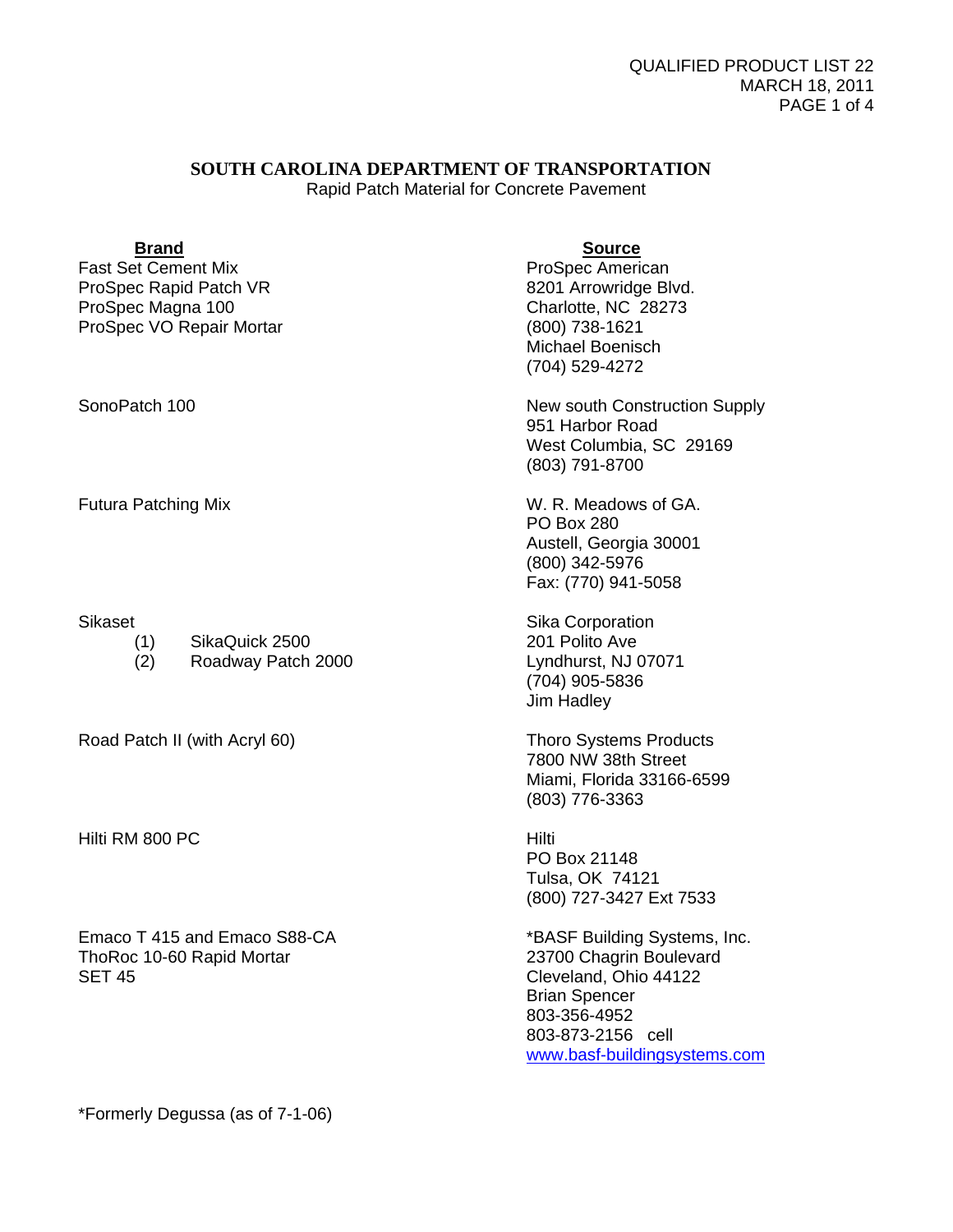# QUALIFIED PRODUCT LIST 22 MARCH 18, 2011 PAGE 2 of 4

PaveMend SLQ CeraTech Inc. PaveMend 15.0 **Baltimore, MD 21213** PaveMend TR<br>
PaveMend VR<br>
2007 1-443-524-4407 PaveMend FX Fax: 1-443-524-4411 PaveMend MAIN LINE<br>
Douglas Clasen<br>
D.O.T. Line<br>
WWW.ceratecinc. Pavement SL

Gill 33 – Superbond Gill Industries, Inc.

Commercial Grade FastSet Non Shrink Grout The QUIKRETE Companies Commercial Grade FastSet Repair Mortar 600 Marathon Parkway<br>Commercial Grade FastSet Concrete 600 Lawrenceville, GA 30045 Commercial Grade FastSet Concrete Commercial Grade FastSet Cement (770) 216-9580; Fax (770) 237-2548 Commercial Grade FastSet DOT Mix w/Fiber Commercial Grade FastSet DOT Mix Extended

## **Brand Source**

PaveMend 5.0 3501 Brehms Lane - Suite D 1-443-524-4407 www.ceratecinc.com

> 3462 Kershaw-Camden Hwy Lancaster, SC 29720 1-800-926-2433; 1-803-285-4831 G. Shane Horton, Vice President www.gill33.com shane@gill33.com

MRT ArmorCem VH Mineral Resource Tech, Inc. MRT ArmorFast 45 2700 Research Forest Drive Suite 150 The Woodlands, TX 77381 1-281-362-1060 Fax: 1-281-362-1809 James Hicks

POT-FILL **POT-FILL**  100 Anderson Ave. Anniston, AL 36201 1-256-238-9576 1-256-453-6543 cell Bruce Clement

Patch-15 **Continental Research Corporation**  P.O. Box 15204 St. Louis, MO 63110-0204 314-776-0410; Fax 314-776-6810 1-800-325-4869 Linda Jefferson

Eucospeed MP The Euclid Chemical Company Versaspeed 19218 Redwood Road Express Repair Cleveland, Ohio 44110-2799 216-531-9222; Fax 216-531-9596 Bob Bucheral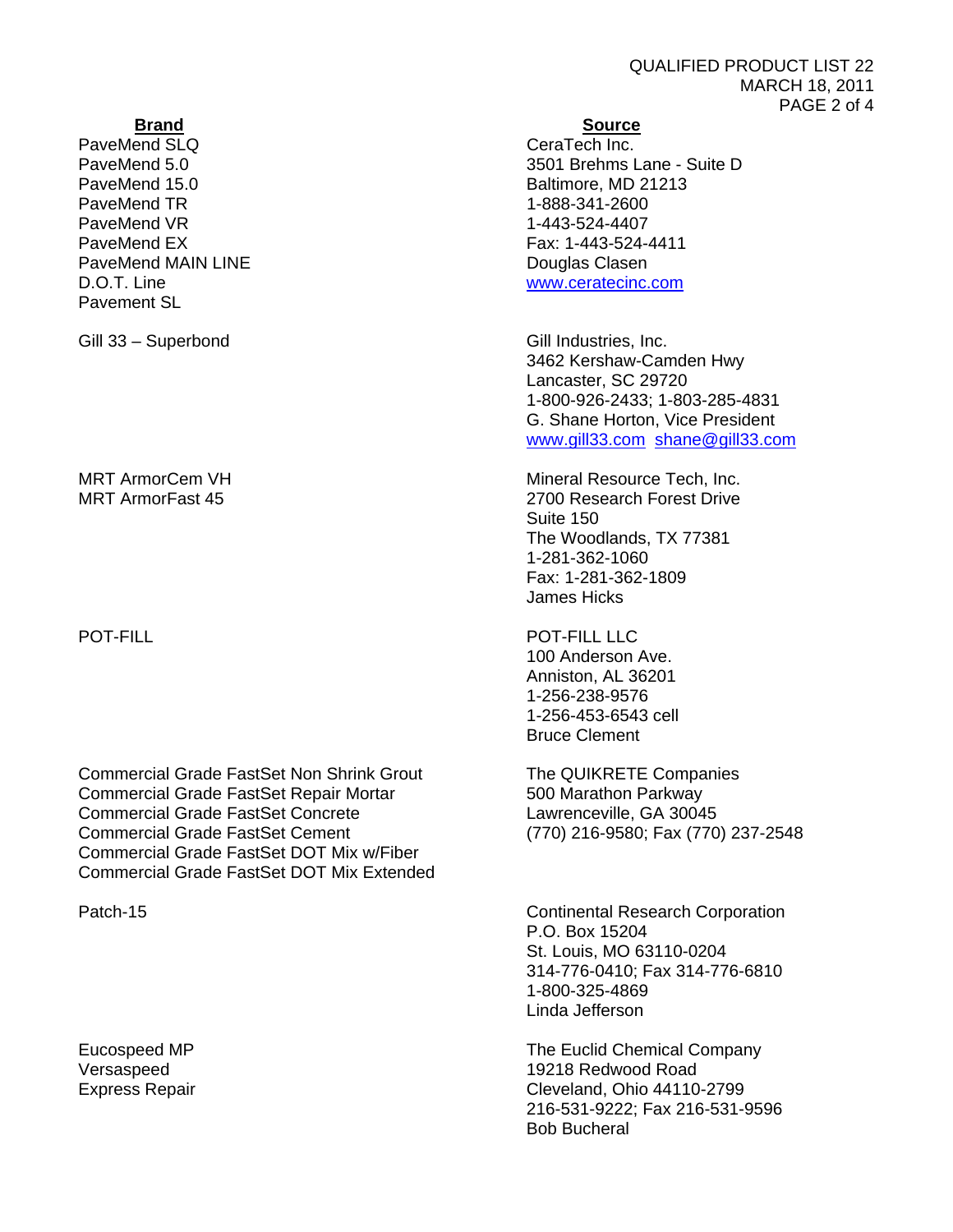# **Brand Source**

Uni Road Repair DOT Universal Form Clamp Co. Chemical Division 840 South 25<sup>th</sup> Avenue Bellwood, IL 60104 800-646-3816; Fax 816-667-5076 Wilbert Heckman

HP Concrete US Concrete Products Fax: 410-561-8771 Laura Clabaugh Website: www.uscproducts.com

Duracrete II **No. 2018** No. 2019 No. 2019 New York WAUFMAN PRODUCTS, INC. Duracrete II FR 3811 Curtis Avenue Baltimore, MD 21226-1131 410-354-8600 Fax: 410-354-1122 1-800-637-6372 Alex Kaufman, President Website: www.kaufmanproducts.net

> 750 Commerce Drive Fairfield, CT 06825 1-203-336-7900 Fax: 1-203-336-7930 Marty Spivey Cell: 1-843-817-6900 Website: www.fivestarproducts.com

\*\*FlexKrete **FlexKrete** Technologies 115 Hillside Dr. (P.O. Box 749) Littleton, NC 27850 1-919-552-1007 Fax: 1-919-567-0620 Dick Winkel Cell: 1-919-369-1588 Website: www.flexkrete.com

\*\*FlexKrete was approved based on a demo in Lexington, dated May 2, 2008.

# **DOT Mortar 16 Greenmeadow Drive** 16 Greenmeadow Drive Multi-Purpose Repair Mortar Mortar Timonium, MD 21093 HP Cement 410-561-8770

Five Star Highway Patch Five Star Products, INC.